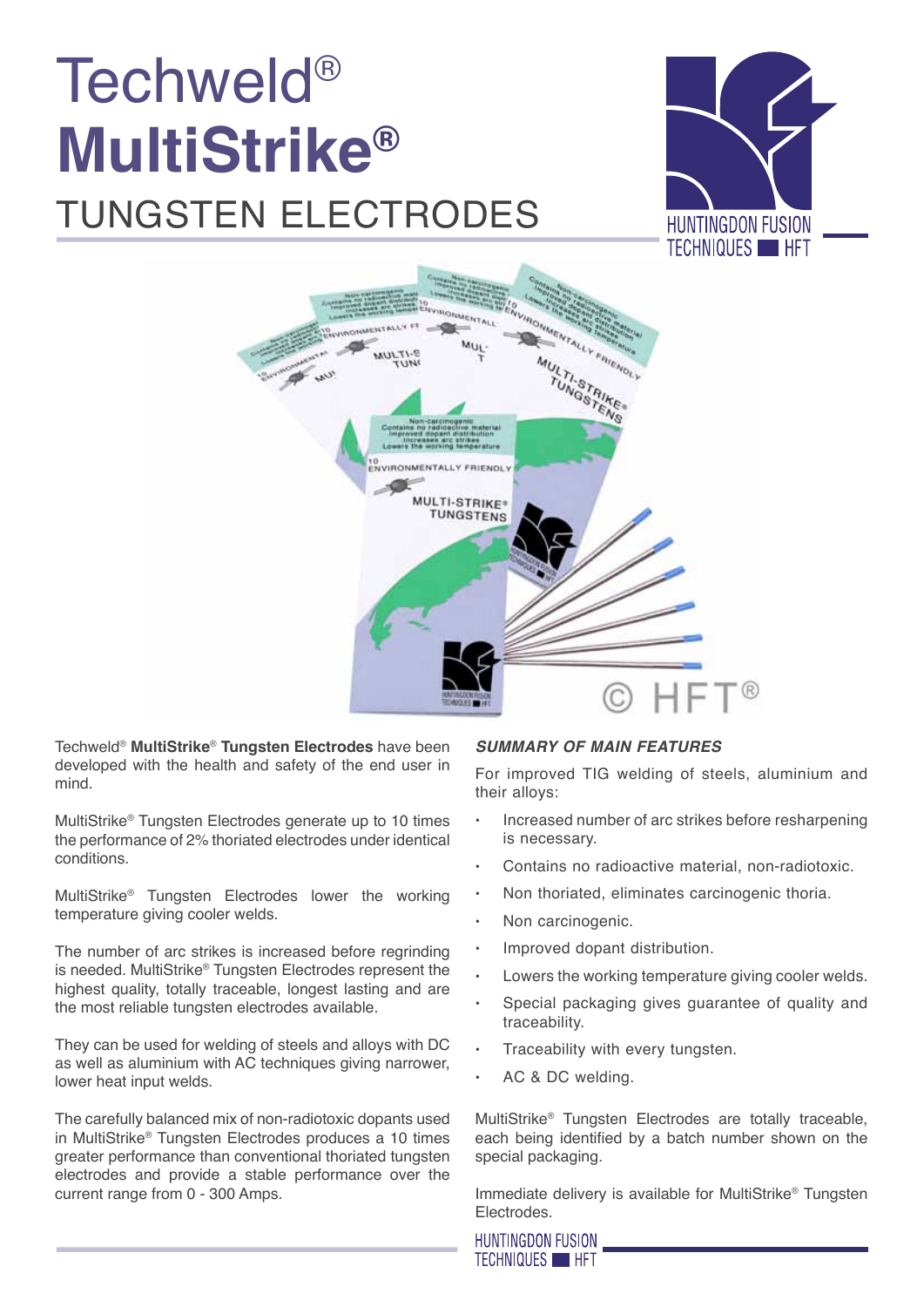#### *Twice the Striking Power*

Because of growing concerns of potential hazards of ingestion of radioactive dust, MultiStrike® Tungsten Electrodes contain a rare earth dopant to replace thoria and eliminate the radioactive content.

The unique dopant content of MultiStrike® Tungsten Electrodes has only half the density of thoria. With the 2% of our dopant that is included, there is twice as much dopant and twice as much striking power than in thoriated tungstens.

The larger volume of dopant in MultiStrike® Tungsten Electrodes gives much improved distribution of the dopant itself.

Furthermore, these special electrodes give good welding results from low to high current levels.

MultiStrike® Tungsten Electrodes can be used on aluminium and its alloys as well as steels.



*Radiation Monitor - low background radiation level*



*2% Thoriated Tungsten showing risk of uneven thoria distribution*



*MultiStrike® Tungsten showing double the dopant with even distribution*







*2% Thoriated Tungsten after 20 automatic welds*

*MultiStrike® Tungsten after 200+ welds*

#### *Special packaging guarantees quality with each batch control*

MultiStrike® Tungsten Electrodes always originate from the identical source, giving the user a guarantee of product quality, reliability, repeatability, consistency and traceability.

Each pack of 10 is supplied in special packaging which is your guarantee of **quality and traceability** every time.



**HUNTINGDON FUSION TECHNIQUES HET**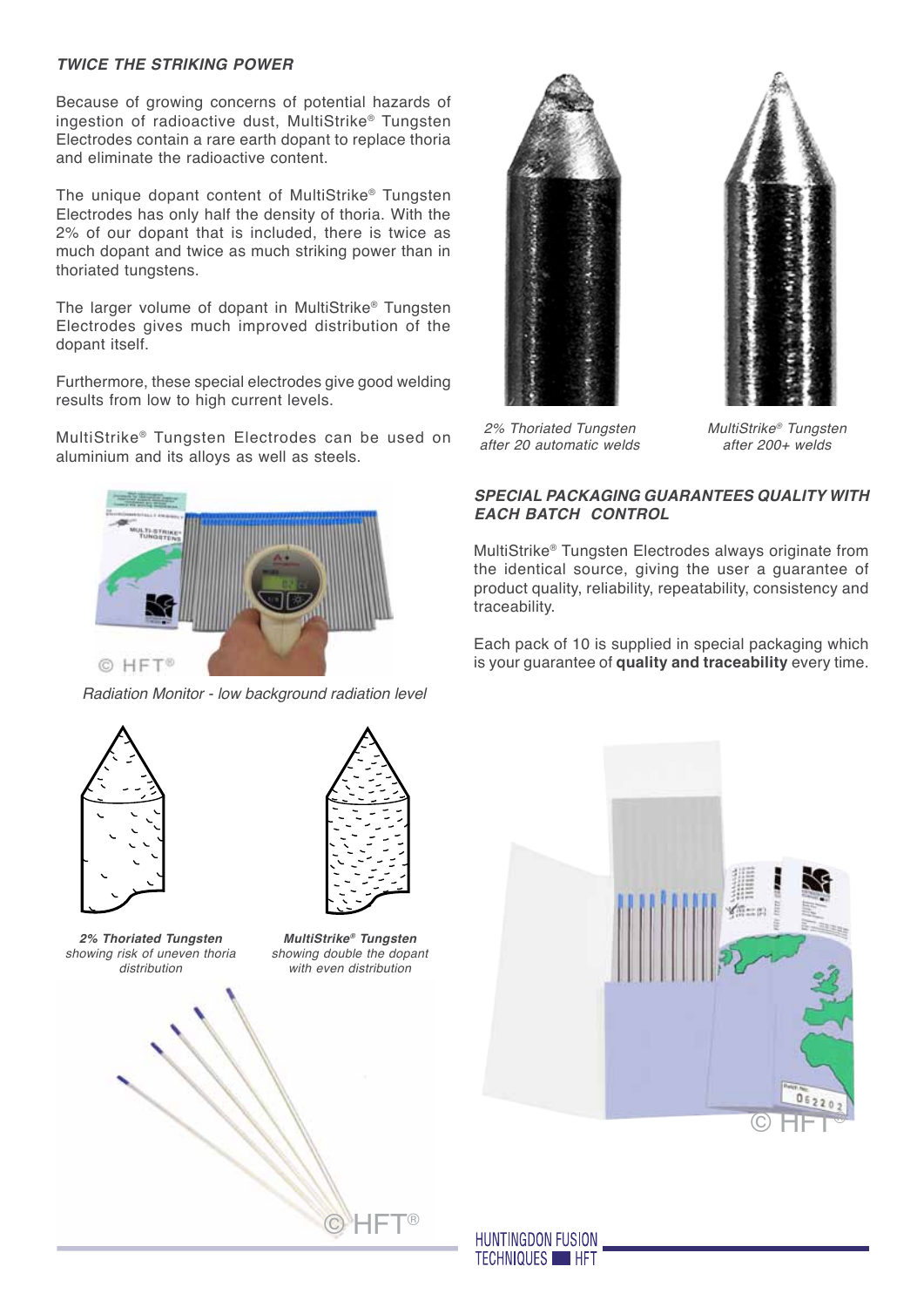#### *No Radio-Active Elements*

Unlike tungsten-thoria, MultiStrike® Tungsten Electrodes contain no radioactive element. Where health and safety authorities or others are concerned about the radioactive or carcinogenic effects of thoria, MultiStrike® Tungsten Electrodes are a high quality alternative.



*Radiation Monitor - Relatively high radiation level compared to MultiStrikes®*

#### *MultiStrike®,*

#### *a green Tungsten Electrode, safe for use, non-toxic and non-carcinogenic*

- **They are safer.** They do not contain radioactive thoria, known as a carcinogen.
- **• They last longer.** Under most conditions, MultiStrike® Tungstens Electrodes should provide more than twice the number of starts than thoriated tungstens.
- **• They do not generate as much heat.** Having a lower electron voltage potential than thoriated tungstens, MultiStrike® Tungsten Electrodes are especially useful for applications requiring low heat input, like orbital welding, micro-TIG and micro-plasma welding.
- **• They require lower voltages**. MultiStrike® Tungstens Electrodes contain a special dopant which reduces the starting voltage needed to establish the arc.
- **• They can reduce stocking costs.** The same electrodes can be used in some AC welding techniques as well as in DC welding.

#### **If you are a New User. . . . .**

- You may need to vary your welding current slightly to compensate for the MultiStrike® Tungsten Electrodes lower operating voltage and temperature.
- Check out the reliability, repeatability and reproducibility of the MultiStrike® Tungsten Electrodes.

### *5 REASONS TO USE MULTISTRIKE® TUNGSTENS*



*Radiation Monitor - shows comparison of radiation levels* 

- 1. Contain NO carcinogenic material.
- 2. For AC and DC welding.
- 3. Can be used on aluminium welding.
- 4. Increases the number of arc strikes before resharpening is necessary.
- 5. Lowers the working temperature giving cooler welds.

# $\odot$  HFT®

#### *Work function* **- some specific background and science**

The work function of a metal or alloy is the energy needed to remove an electron from Fermi level in the material to a point at an infinite distance outside the surface.

This is relevant to TIG welding since the lower the work function of an electrode, the lower the voltage necessary to strike an arc.

The work function of tungsten is 4.35 ev. Therefore, the addition of a stable metal oxide with a work function lower than pure tungsten, lowers the work function of the tungsten.

Thorium's work function is 3.4 ev.

The special blend of dopants in MultiStrike® Tungsten Electrodes has a work function of 2.9 ev.

Huntingdon Fusion Techniques HFT® special blend of dopants, along with its stringent in-house production specification ensure that the dopant is distributed evenly through the Techweld® MultiStrike® Tungsten Electrodes, maintaining an even performance from start to finish.

**HUNTINGDON FUSION TECHNIQUES HET**